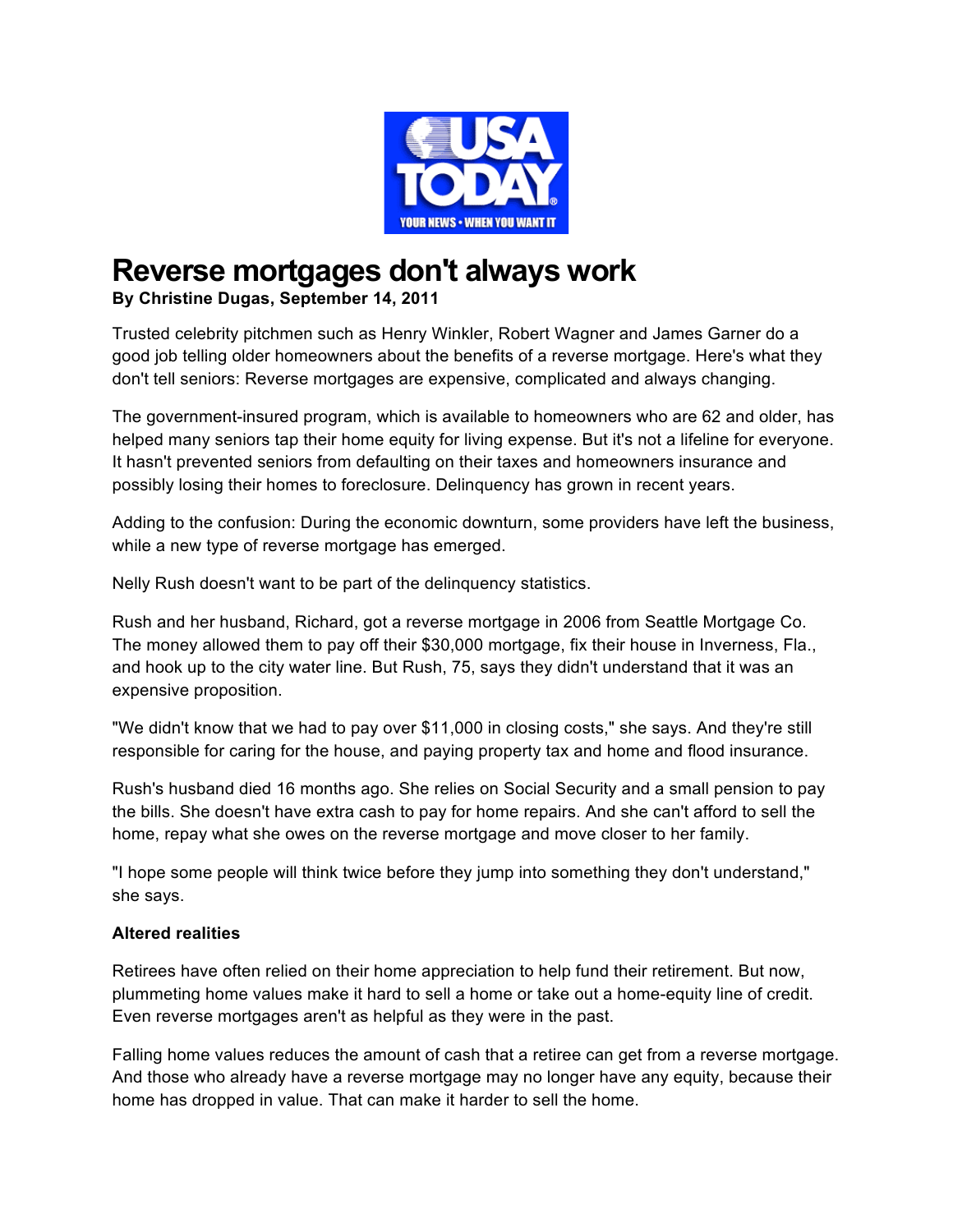That's not a problem if the homeowner wants to stay in the home and can afford maintenance, taxes and insurance. But cash-strapped seniors who use much of their savings to pay for the closing costs may eventually fall behind on their tax and insurance bills. About 30,000 of borrowers' reverse mortgage loans are in default, out of about 600,000 outstanding loans, says Peter Bell, president of the National Reverse Mortgage Lenders Association.

Reverse mortgage borrowers don't have to repay their loans unless they sell their homes or move, so the term "default" seems contradictory. But because the program is insured by the Federal Housing Administration, the loans are considered in default when the tax and insurance bills are unpaid.

Rising delinquency could put FHA-insured reverse mortgage programs at risk. And if a senior's outstanding bills are not resolved, the debt can trigger home foreclosure. But that should be a last resort, the FHA says.

The U.S. Department of Housing and Urban Development has instructed lenders to set up a repayment structure. Reverse mortgage lenders and HUD also have developed a remedial counseling program to help borrowers in default solve their problems. "With the vast majority of them, we can easily work out something with the lender," says Cathy Davis, a counselor based in Tupelo, Miss., for Money Management International.

### **Industry is changing**

This year, the largest reverse mortgage lenders, Wells Fargo and Bank of America, said they'd stop offering the loans. Wells Fargo said it was exiting the business because declining home values have increased the risk that borrowers will default or go into foreclosure.

Other lenders have remained in the business. MetLife, which is now the top lender, says it has no plans to stop offering reverse mortgages.

To address the changing needs, HUD last year introduced a low-cost reverse mortgage called HECM Saver. "It provides individuals with about 15% to 20% less in proceeds than the HECM Standard, but at significantly reduced cost," says Craig Corn, vice president of reverse mortgages at MetLife Bank.

The HECM Saver tends to attract more upscale borrowers who want to draw down a smaller amount of money, lenders say. "It is primarily for people who have a great deal of equity in their home, but they don't necessarily want to tap into all of it," Davis says.

With the traditional HECM Standard, borrowers take out as much cash as they can to help pay off their mortgage and manage their cash flow, Corn says.

Fixed-rate reverse mortgages, which require borrowers to withdraw the full amount at closing, are now the most popular type of HECM Standard, according to an AARP report in February. Although some seniors may need the total withdrawal to save their home from foreclosure, cash-strapped retirees are often vulnerable to bad advice, financial planners say.